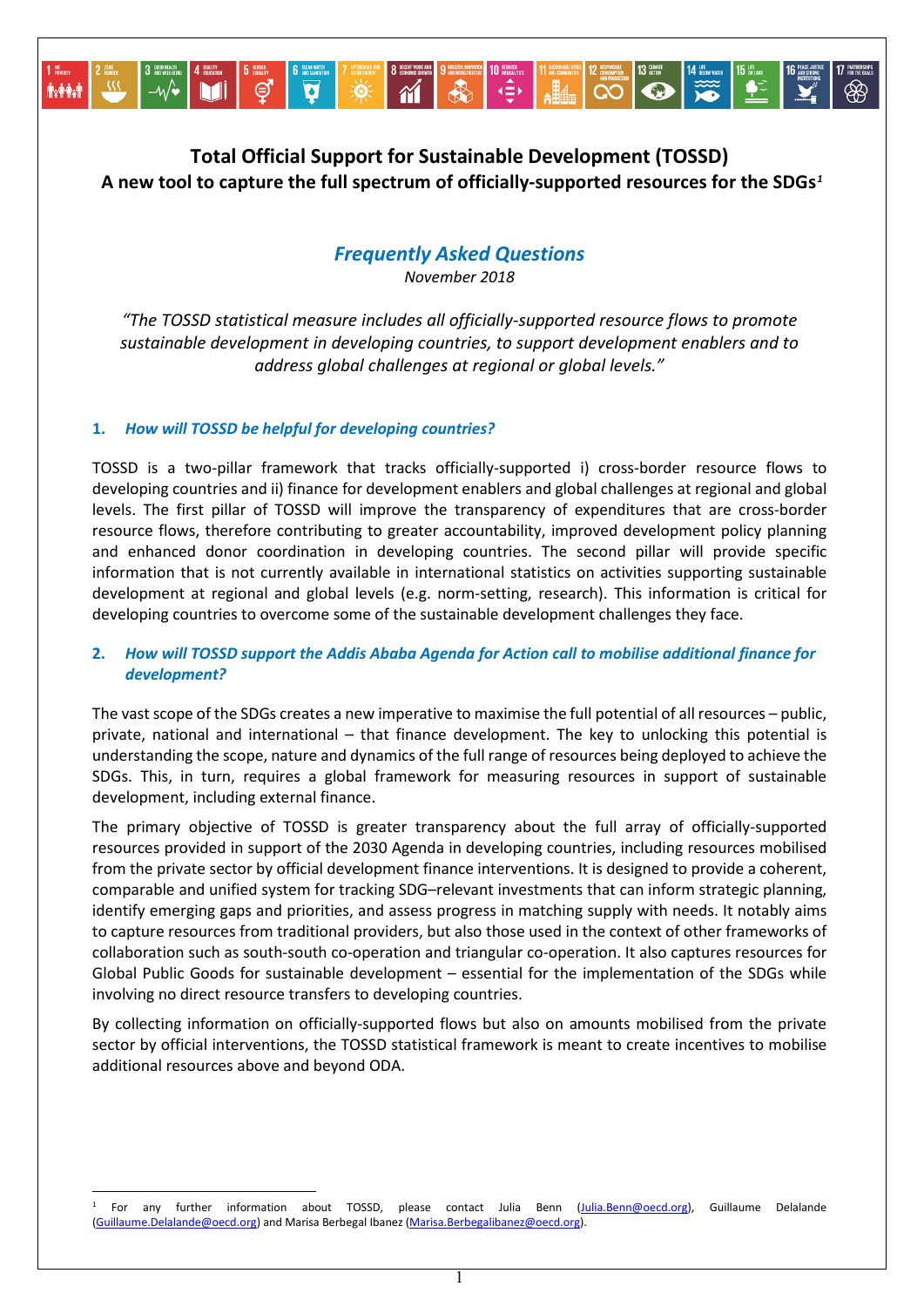## **3.** *There is a fear that TOSSD will gradually replace ODA and will dilute ODA commitments to countries most in need. How can this risk be addressed?*

In the Addis Ababa Action Agenda, ODA providers reaffirmed their respective ODA commitments, including the commitment by many countries to achieve the target of 0.7 per cent of ODA/GNI and 0.15 to 0.20 per cent of ODA/GNI to Least Developed Countries. ODA remains essential to support the most vulnerable populations in many countries, in particular Least Developed Countries.

**1 6 GALICULUS | 2 ANNE DE LA CARRIE DE LA CARRIE DE LA CARRIE DE LA CARRIE DE LA CARRIE DE LA CARRIE DE LA CARRIE DE LA CARRIE DE LA CARRIE DE LA CARRIE DE LA CARRIE DE LA CARRIE DE LA CARRIE DE LA CARRIE DE LA CARRIE DE** 

TOSSD is designed to complement ODA and in a way that does not undermine ODA commitments of donors. There is no target attached to TOSSD and therefore no risk of competition or confusion with ODA targets, and no incentive to reduce ODA to the benefit of non-concessional finance.

The Addis Ababa Action Agenda makes it clear that ODA is not sufficient for eradicating poverty and promoting wellbeing, and that other resources need to be mobilised in support of sustainable development. The aim of TOSSD is not to replace ODA, but to fill a knowledge gap about the resources for sustainable development beyond ODA. Moreover, TOSSD can help maintain the integrity of the ODA measure by tracking a broader set of flows (e.g. development enablers such as peacekeeping costs), thereby reducing pressure to include more of these flows in ODA.

#### **4.** *How could TOSSD support the 2030 Agenda and the SDG monitoring framework in practice?*

TOSSD has the potential to inform a number of indicators in the SDG framework, particularly those that refer to "total official flows", "international financial flows" or "total official international support" (indicators [2](#page-1-0).a.2, 7.a.1, 9.a.1, 10.b.1, 17.3.1, 17.9.1)<sup>2</sup>. Detailed implementation as to how exactly TOSSD will contribute to the monitoring of these indicators (e.g. only a subset of TOSSD data for 17.3.1) has not been looked at in detail yet.

#### **5.** *What are the key differences between TOSSD and ODA?*

**DESPERTEN** 

**İver**i

 $\overline{a}$ 

TOSSD aims to fill a knowledge gap about resources for sustainable development beyond ODA. As such, it is conceptually different from ODA, which is a measure of donor effort. For example, ODA contains several components that involve expenditures in the provider countries (e.g. in-donor refugee costs, administrative costs) that developing countries indicate they often do not "see". The Pillar I of TOSSD will exclude these elements to only reflect cross-border flows to developing countries.

TOSSD and ODA are also different measures technically, even though there are links between the two. A part of ODA flows, such as grants and concessional loans, will be a core component of the cross-border resource flows pillar of TOSSD. However, TOSSD goes beyond ODA flows, since it includes also nonconcessional loans and other debt instruments, equity investments and finance mobilised from the private sector through official interventions. Another difference is in the measurement. ODA measures the grant equivalents of concessional loans while TOSSD measures the volume of these loans (flows).

TOSSD is also broader than ODA because the measure is not only reportable by OECD DAC members (and the 20 countries beyond the DAC that report on ODA flows) but pertains to a larger community of providers, including emerging economies and south-south co-operation providers. In fact, obtaining a better understanding of resources for sustainable development by all providers is an explicit objective of TOSSD.

<span id="page-1-0"></span> $2$  These indicators are: 2.a.2 Total official flows (official development assistance plus other official flows) to the agriculture sector; 7.a.1 International financial flows to developing countries in support of clean energy research and development and renewable energy production, including in hybrid systems; 9.a.1 Total official international support (official development assistance plus other official flows) to infrastructure; 10.b.1 Total resource flows for development, by recipient and donor countries and type of flow (e.g. official development assistance, foreign direct investment and other flows); 17.3.1 Foreign direct investment (FDI), official development assistance and South-South cooperation as a proportion of total domestic budget; 17.9.1 Dollar value of financial and technical assistance (including through North-South, South-South and triangular cooperation) committed to developing countries.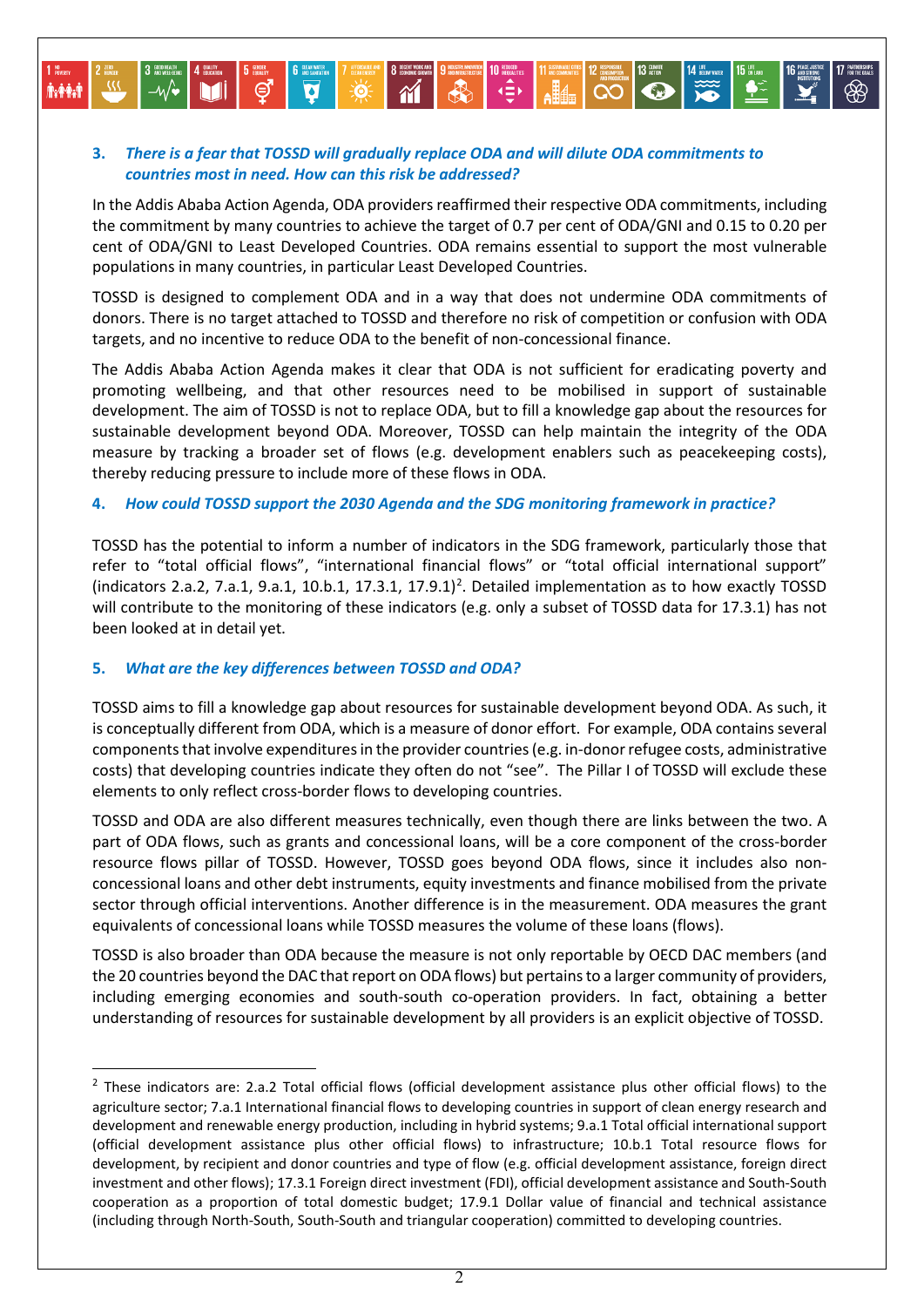Moreover, TOSSD has been specifically designed to address the sustainability aspects of development cooperation, with an operational definition of sustainable development linked to the sustainable development goals. Sustainable development is an eligibility criterion for TOSSD, which is not the case for ODA.

 $\frac{1}{\sqrt{2}}$ 

P

 $\left\| \bigotimes^{12} \bigotimes^{12} \bigotimes^{12}$ 

**ID ACTION** 

Lastly, TOSSD can include flows to countries that are not on the DAC List of ODA Recipients but still face difficult challenges to achieve the sustainable development goals.

These issues are summarised in the table below:

**ේ** 

**Aragem** 

| <b>TOSSD</b>                                                                                       | <b>ODA</b>                                                                                                         |
|----------------------------------------------------------------------------------------------------|--------------------------------------------------------------------------------------------------------------------|
| Objective and eligibility criteria for the measure                                                 |                                                                                                                    |
| Measuring resources in support of sustainable<br>development, which is a key eligibility criterion | Measuring donor effort and resources to<br>support the economic development and welfare<br>of developing countries |
| <b>Main focus</b>                                                                                  |                                                                                                                    |
| Recipient                                                                                          | Provider                                                                                                           |
| <b>Scope of flows considered</b>                                                                   |                                                                                                                    |
| Officially-supported flows: official flows and private<br>finance mobilised                        | <b>Official flows</b>                                                                                              |
| Concessional and non-concessional                                                                  | Concessional                                                                                                       |
| <b>Measurement</b>                                                                                 |                                                                                                                    |
| Cash flow                                                                                          | Grant equivalent                                                                                                   |
| <b>Target countries</b>                                                                            |                                                                                                                    |
| DAC List of ODA Recipients and other countries on<br>an opt-in basis                               | DAC List of ODA Recipients                                                                                         |
| <b>Reporters</b>                                                                                   |                                                                                                                    |
| Ambition: All providers                                                                            | DAC and some non-DAC countries                                                                                     |
| <b>Governance arrangements</b>                                                                     |                                                                                                                    |
| Ambition: driven by the international community<br>through the UN                                  | DAC-driven                                                                                                         |

## **6.** *How will the TOSSD data on official flows and private finance mobilised be presented? Isn't there a risk that TOSSD displays inflated figures by summing up official and private flows?*

The TOSSD framework will clearly delineate the two types of flows, recognising that official and private flows have different roles and can be fundamentally different in their initial motivations. As TOSSD data become publicly available, data users will be able to aggregate and disaggregate the various components of TOSSD based on their respective needs. Data providers will need aggregates to validate the figures (validation will give an "official stamp" on TOSSD data). This does not mean that data will not be available at a more disaggregated level. On the contrary, activity-level data is the norm within TOSSD as indicated in the Reporting Instructions.